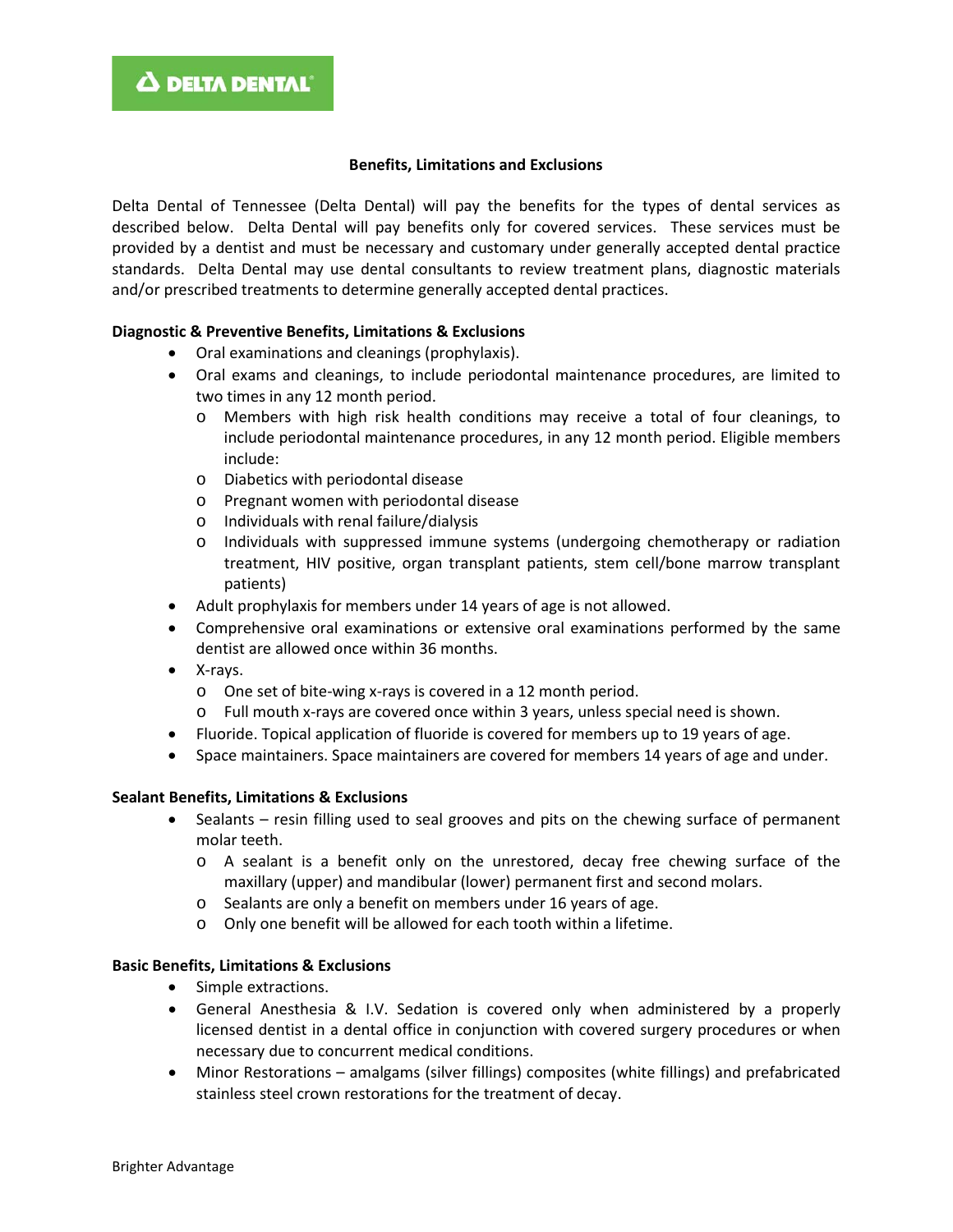# Δ DELTA DENTAL'

- o Restorative benefits are allowed once per surface in a 24 month period, regardless of the number or combinations of procedures requested or performed.
- o The replacement, by the same dentist or dental office, of amalgam or composite restorations within 24 months is not allowed.
- o The replacement, by the same dentist or dental office, of a stainless steel crown within 24 month of the initial placement is not allowed.
- o Gold foil restorations and porcelain, composite, and metal inlays are Optional Services.
- Denture Repairs services to repair complete or partial dentures.

## **Oral Surgery Benefits, Limitations & Exclusions.**

• Oral Surgery – complex extractions and other surgical procedures (including pre- and postoperative care).

## **Endodontic Benefits, Limitations & Exclusions**

- Endodontia treatment of the dental pulp (root canal procedures).
	- o Payment for root canal treatment includes charges for x-rays and temporary restorations.
	- o Root canal treatment is limited to once in a 24 month period by the same dentist or dental office.

## **Periodontic Benefits, Limitations & Exclusions**

- Periodontia treatment of the gums and bones that surround the tooth.
	- o Payment for periodontal surgery shall include charges for three months post-operative care and any surgical re-entry for a three year period.
	- o Root planing, curettage and osseous surgery are not a benefit for members under 14 years of age.
	- o Scaling and root planing procedures are allowed once within 24 months.
	- o A Graft using synthetic materials is not a benefit.

#### **Teeth Whitening and Bleaching Benefits, Limitations and Exclusions**

• External bleaching procedures are covered once per 12 month period per arch; internal bleaching procedures are covered once per tooth per 12 month period.

#### **Major Restorative Benefits, Limitations & Exclusions**

- Cast Restorations**.** Crowns and onlays are benefits for the treatment of visible decay and fractures of hard tooth structure when teeth are so badly damaged that they cannot be restored with amalgam or composite restorations.
	- o Replacement of crowns or cast restorations received in the previous five years is not a benefit. Payment for cast restorations shall include charges for preparations of tooth and gingiva, crown build-up, impression, temporary restoration and any re-cementation by the same dentist within a 12 month period.
	- o A cast restoration on a tooth that can be restored with an amalgam or composite restoration is not a benefit.
	- o Porcelain, gold or veneer crowns for children under 12 years of age are not a benefit.
- Veneers. Laminate veneers are covered for members 12 years of age and older for anterior teeth. Limited to one per tooth per 60 months.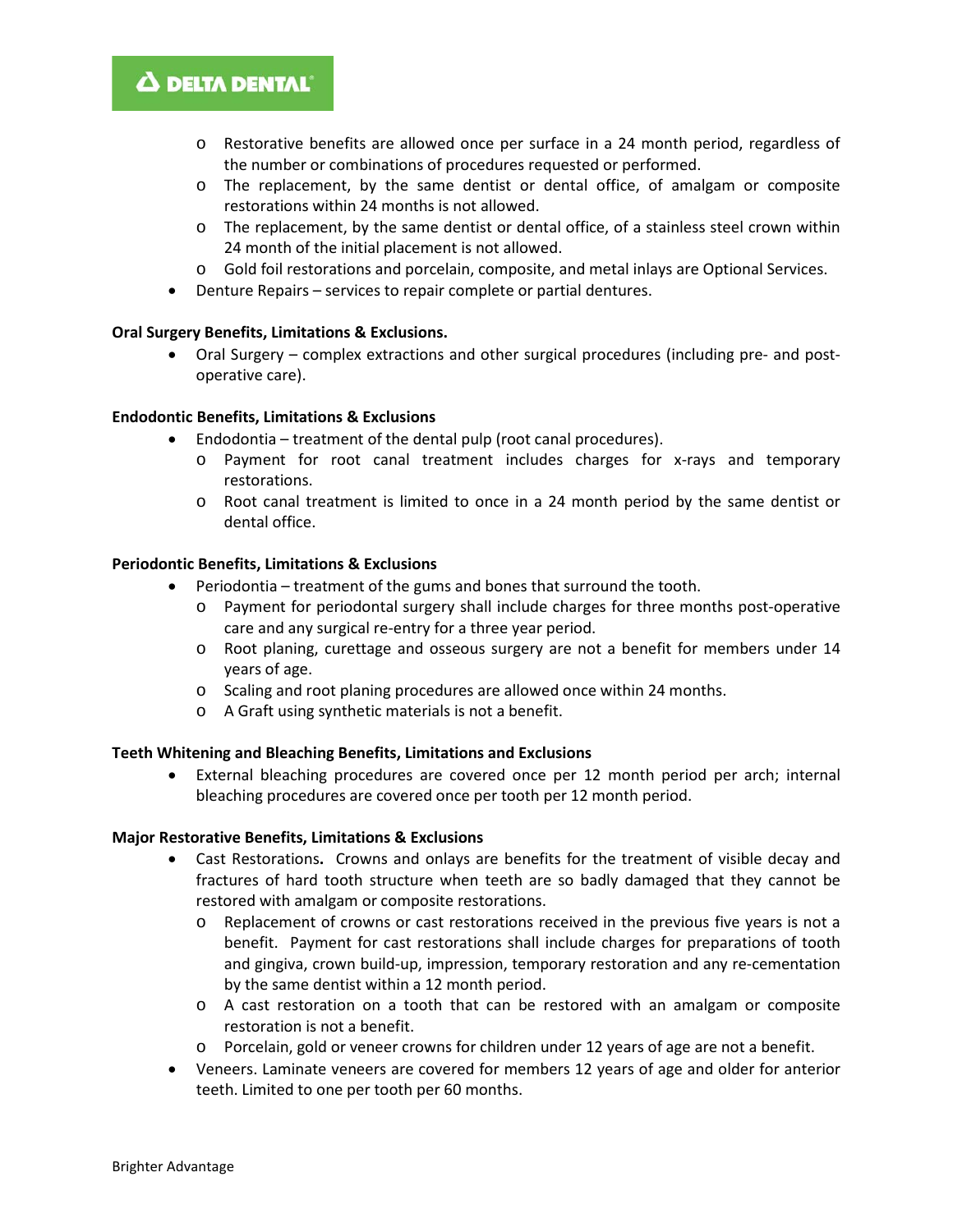#### **Prosthodontic Benefits, Limitations & Exclusions**

- Prosthodontics. Procedures for construction of fixed bridges, partial or complete dentures and repair of fixed bridges.
	- o Replacement of any fixed bridges or partial or complete dentures that the member received in the previous five years is not a benefit.
	- o Payment for a complete or partial denture shall include charges for any necessary adjustment within a six month period.
	- o Payment for standard dentures is limited to the maximum allowable fee for a standard partial or complete denture. A standard denture means a removable appliance to replace missing natural, permanent teeth. A standard denture is made by conventional means from acceptable materials. If a denture is constructed by specialized techniques and the fee is higher than the fee allowable for a standard denture, the patient is responsible for the difference.
	- o Payment for fixed bridges or cast partials for children under 16 years of age is not a benefit.
	- o A posterior bridge where a partial denture is constructed in the same arch is not a covered benefit.
	- o Temporary partial dentures are a benefit only when upper anterior teeth are missing.
- Complete or Partial Denture Reline and Rebase procedures. Payment for a reline or rebase of a partial or complete denture is limited to once in a three year period and includes all adjustments required for six months after delivery.

#### **Implant Benefits, Limitation and Exclusions**

- Implants. The surgical placement of an endosteal (in the bone) implant and the connecting abutment are covered benefits.
	- o Replacement of implants or abutments received in the previous five years is not a benefit.
	- o The removal of an implant is allowed once per lifetime.
	- o Specialized techniques are not benefits (ie. bone grafts, guided tissue regeneration, precision attachments, etc.)
	- o Implant maintenance procedures are allowed once in a 12 month period.

# **Othodontic Benefits, Limitations and Exclusions**

- Orthodontics. Procedures using appliances to treat poor alignment of teeth and/or jaws. Such poor alignment must significantly interfere with function to be a benefit.
	- o Delta Dental shall make regular payments for orthodontic benefits.
	- o If orthodontic treatment began prior to enrolling in this plan, Delta Dental will begin benefits with the first payment due the dentist after the subscriber or covered dependent becomes eligible.
	- o Benefits end with the next payment due the dentist after loss of eligibility or immediately if treatment stops.
	- o Benefits are not paid to repair or replace any orthodontic appliance received.
	- o Orthodontic benefits do not pay for extractions or other surgical procedures. However, these additional services may be covered under other benefits of this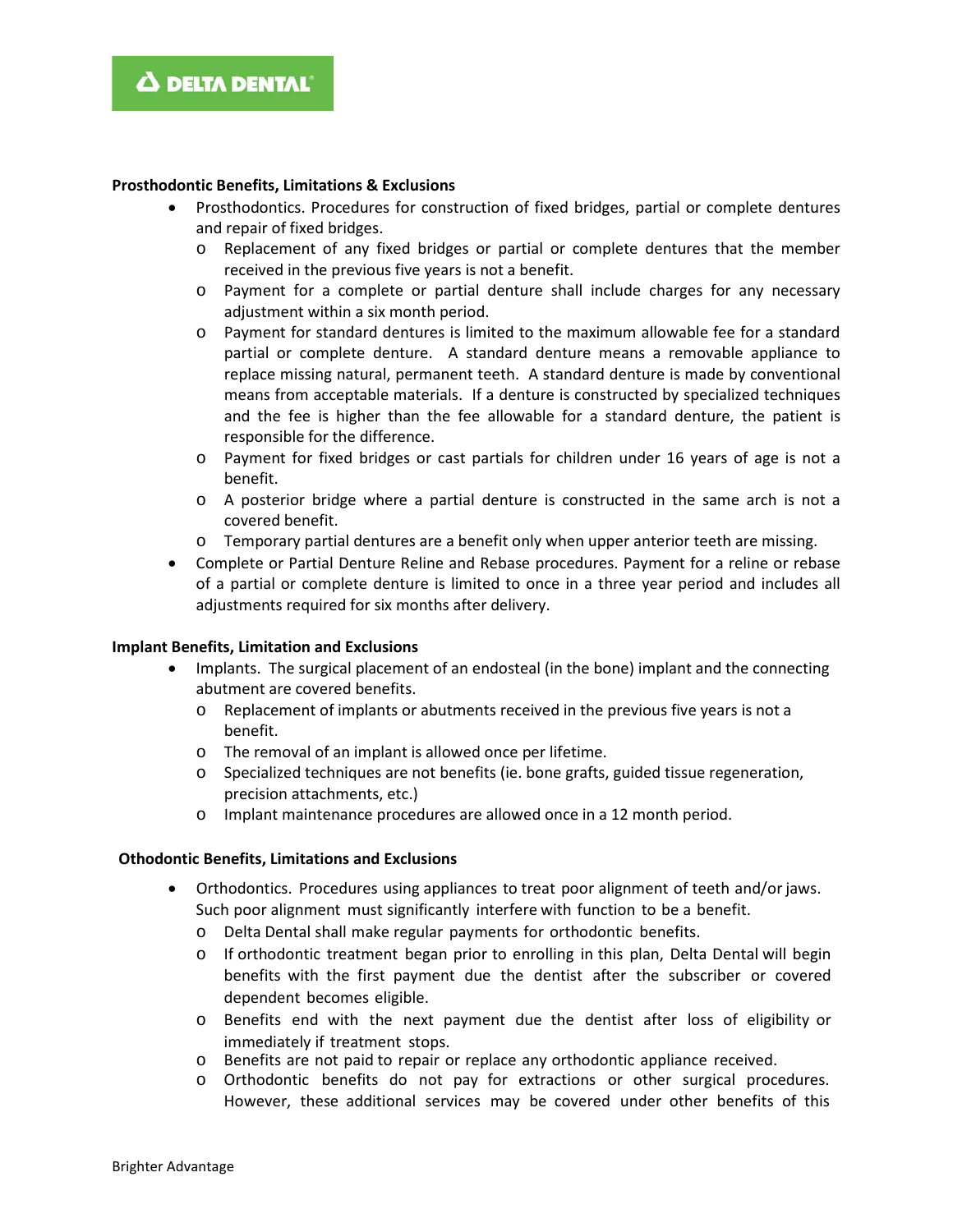plan.

- The initial payment (initial banding fee) made by Delta Dental for comprehensive treatment will be 33% of the total fee for treatment subject to your copayment percentage and lifetime maximum.
- Subsequent payments will be issued on a regular basis for continuing active orthodontic treatment. Payments will begin in the month following the appliance placement date and are subject to your copayment percentage and lifetime maximum.

# **EXCLUSIONS**

Delta Dental does not pay benefits for:

- Treatment of injury or illness covered by Workers' Compensation or Employer's Liability Laws.
- Services received without cost from any federal, state or local agency. This exclusion will not apply if prohibited by law.
- Services for congenital (hereditary) or developmental malformations. Such malformations include, but are not limited to, cleft palate, upper and lower jaw malformations. This does not exclude those services provided under Orthodontic benefits, if covered.
- Treatment to restore tooth structure lost from wear.
- Treatment to rebuild or maintain chewing surfaces due to teeth out of alignment or occlusion; or treatment to stabilize the teeth. For example: equilibration, periodontal splinting and double abutments on bridges.
- Oral hygiene and dietary instructions, treatment for desensitizing teeth, prescribed drugs or other medication, experimental procedures, conscious sedation, and extra oral grafts (grafting of tissues from outside the mouth to oral tissues).
- Charges by any hospital or other surgical or treatment facility and any additional fees charged by the dentist for treatment in any such facility.
- Diagnosis or treatment for any disturbance of the temporomandibular joints (jaw joints) or myofacial pain dysfunction.
- Services by a dentist beyond the scope of his license.
- Dental services for which the member incurs no charge.
- Dental services where charges for such care exceed the charge that would have been made and actually collected if no coverage existed.
- General Anesthesia or I.V. Sedation is a benefit only when administered by a properly licensed DENTIST. It must be take place in a dental office in conjunction with covered surgical procedures or when necessary due to concurrent medical conditions.

# **ELIGIBILITY AND ENROLLMENT**

- To be eligible for this individual dental plan, the Subscriber must be a resident of the State of Tennessee.
- Dependents will become eligible along with the Subscriber or as soon after that as they become Dependents. The following family members of the Subscriber may be considered Dependents:
	- o Lawful husband or wife;
	- o Children from birth to the Dependent Age Limit stated on the Declaration Page. "Child" includes a natural child, step child, adopted child, foster child or a child for which the